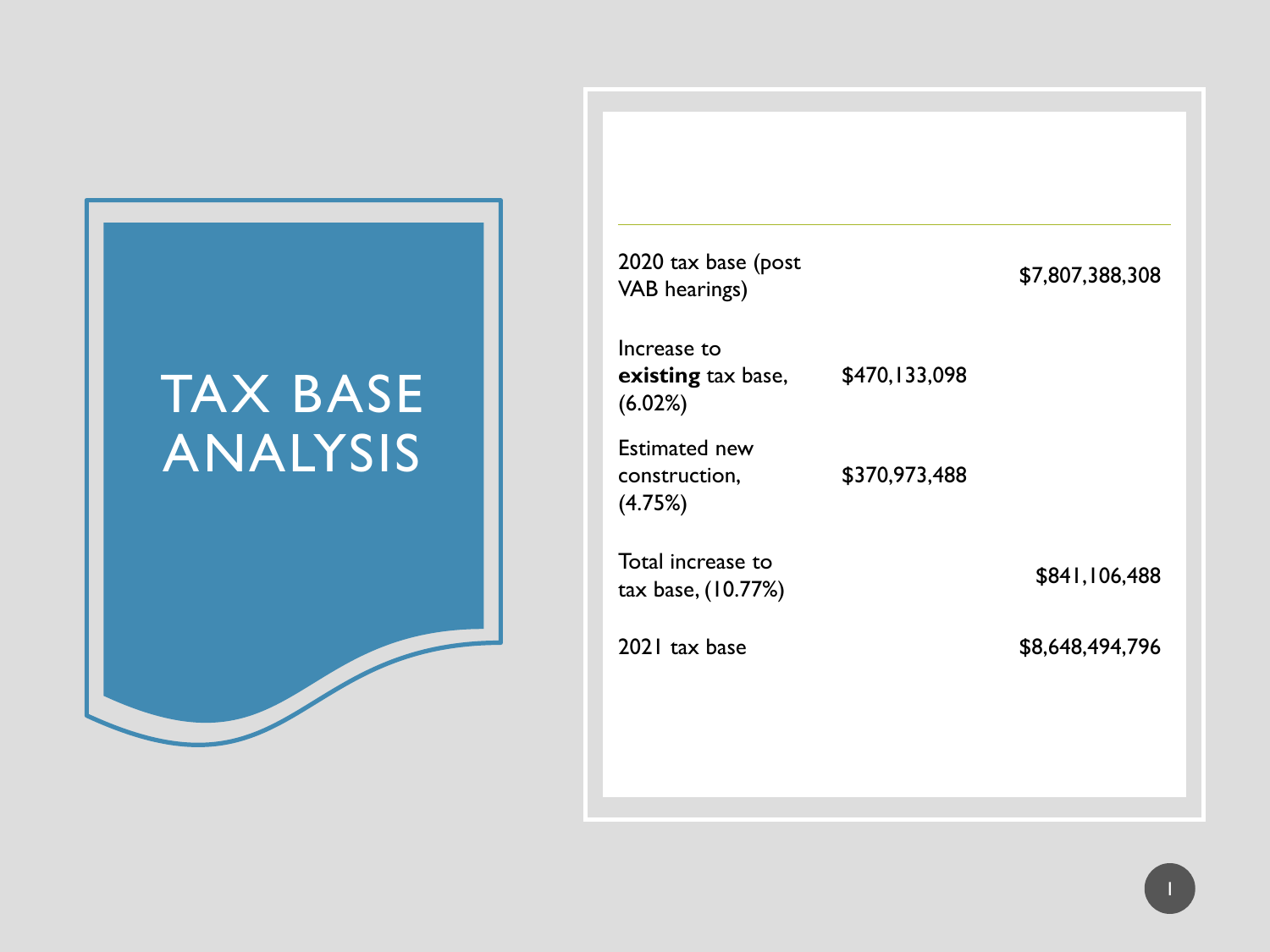# **MILLAGE RATE**



2020 millage rate: **7.9643**



Proposed 2021 rate: **7.5875**



2021 Rolled-back rate: **7.5875**



Proposed 2021millage rate is 4.73% lower than the 2020 rate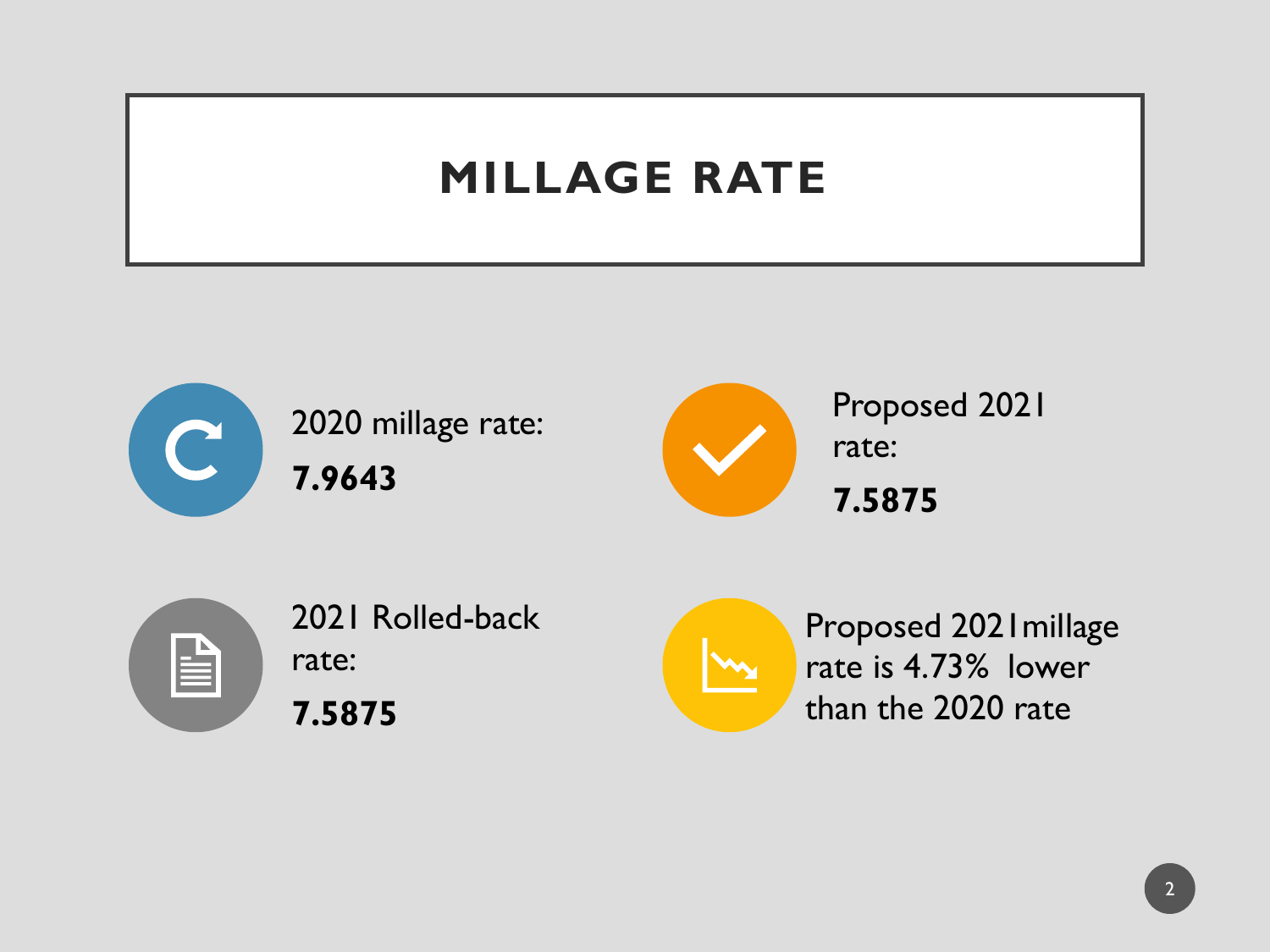# TRENDS IN TAXABLE VALUE & MILLAGE RATES

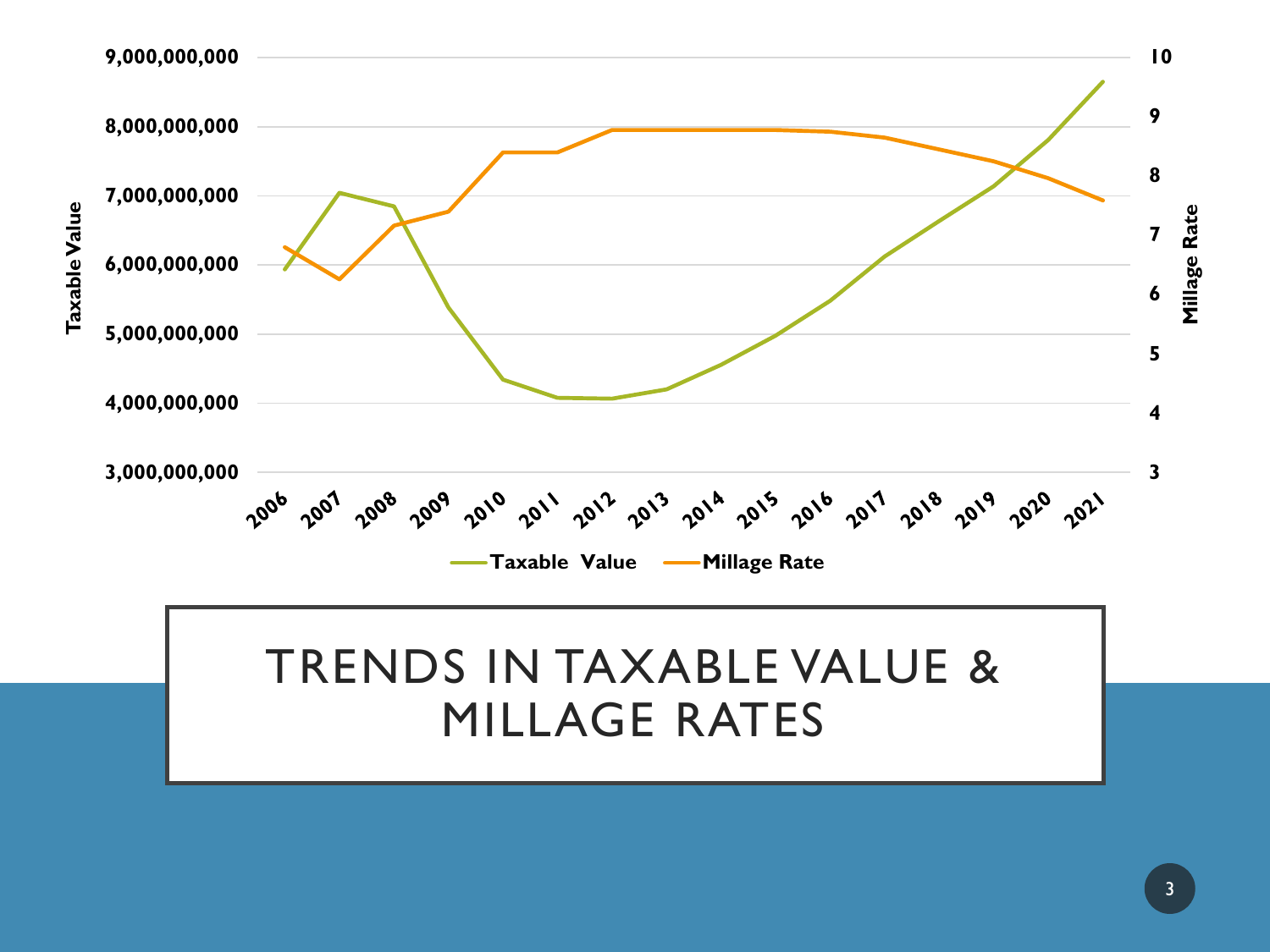# REVENUE PROJECTIONS

### **General Fund**:

- Ad Valorem Revenue
- Public Service Taxes
- Intergovernmental Revenues
- Franchise Fees
- Business Receipts Taxes
- Licenses and Permits
- Fire Assessment Fee Revenue
- Communications Tax
- Charges for Services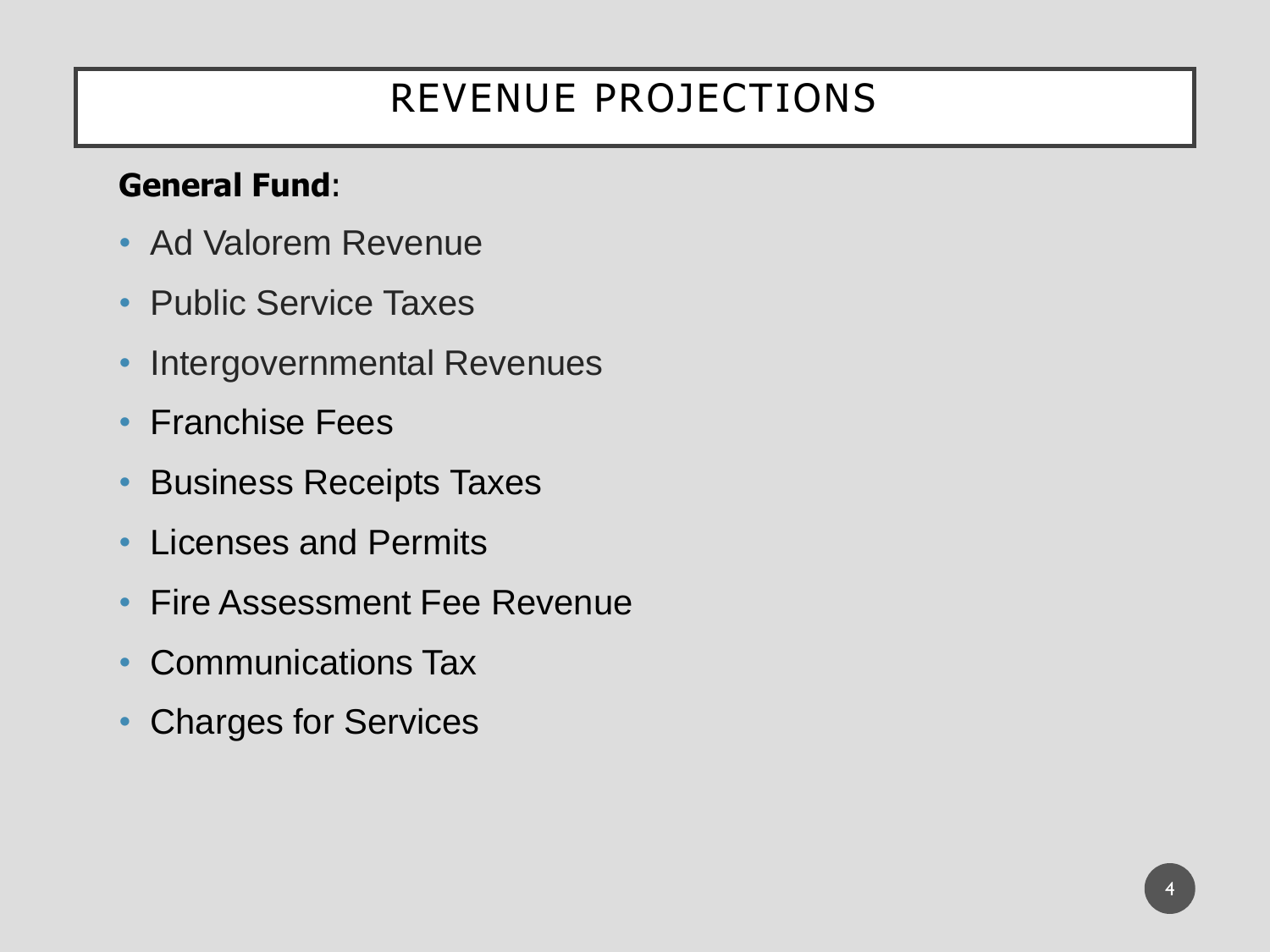

## OPERATING REVENUE COMPONENTS – TOTAL OF \$126,378,300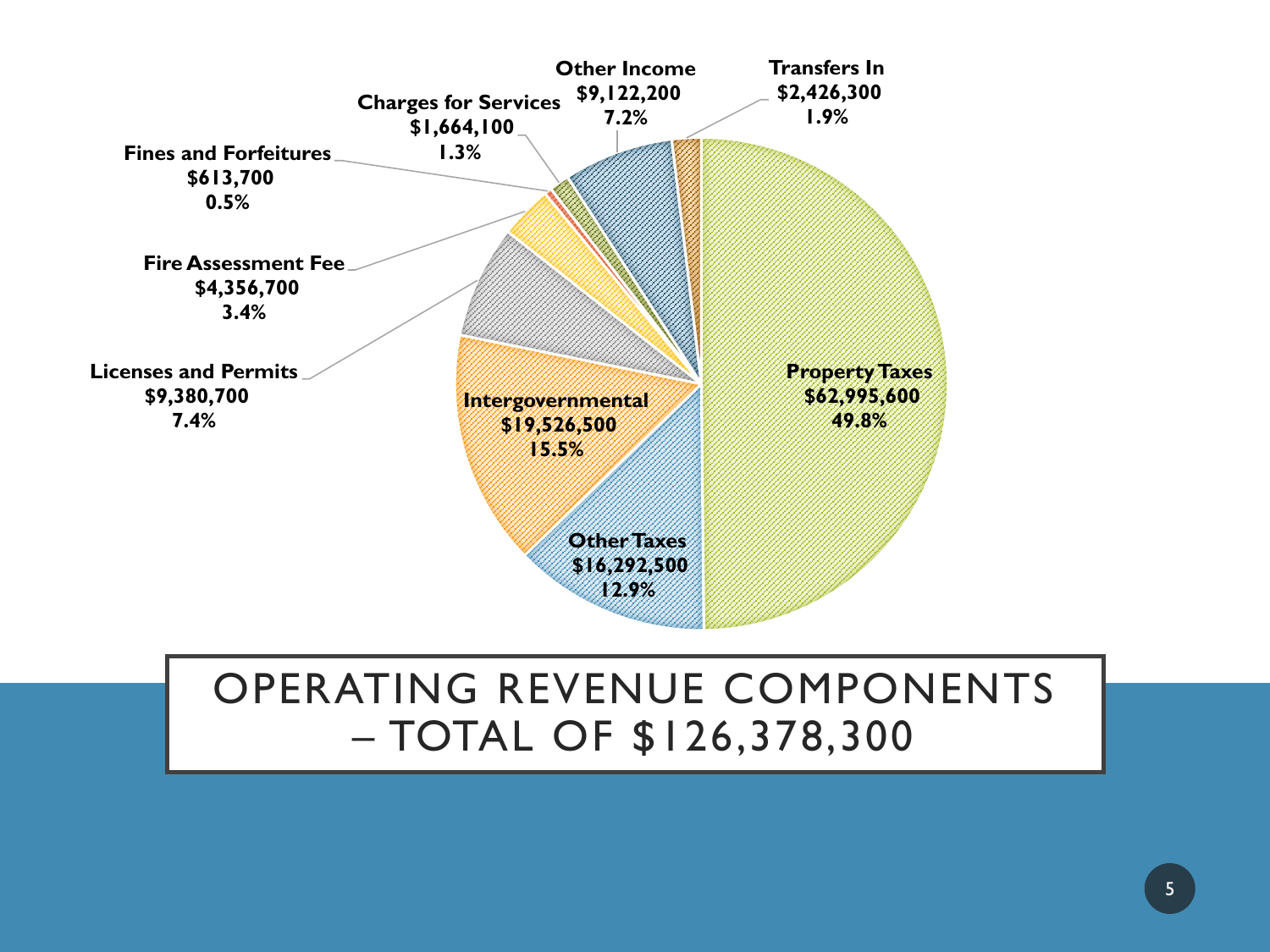# REVENUE PROJECTIONS

### **Special Revenue Fund**:

• Fuel Taxes

### **Enterprise Funds**:

- Utility Water & Sewer
- Stormwater
- Parking
- Skatium
- Yacht Basin
- Golf Courses
- Solid Waste
- Buildings Permits & Inspections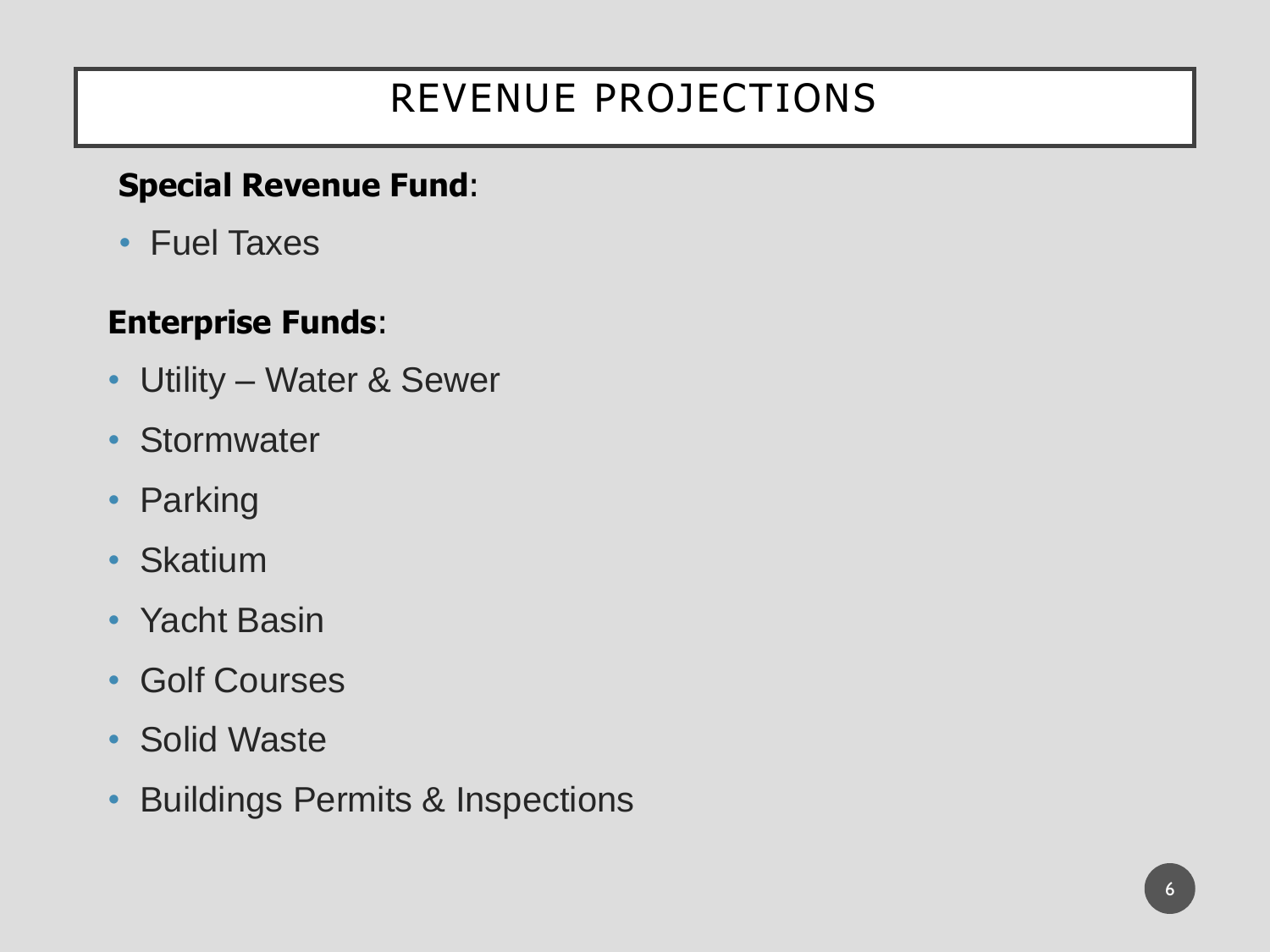## CAPITAL IMPROVEMENT PROGRAM

### **Governmental Projects**:

- 136 current projects, budget of \$80.1 million
- Includes projects in the categories of:
	- **Buildings**
	- Development
	- Equipment
	- Parks and Beautification
	- Transportation
- Next year project requests review and priority discussion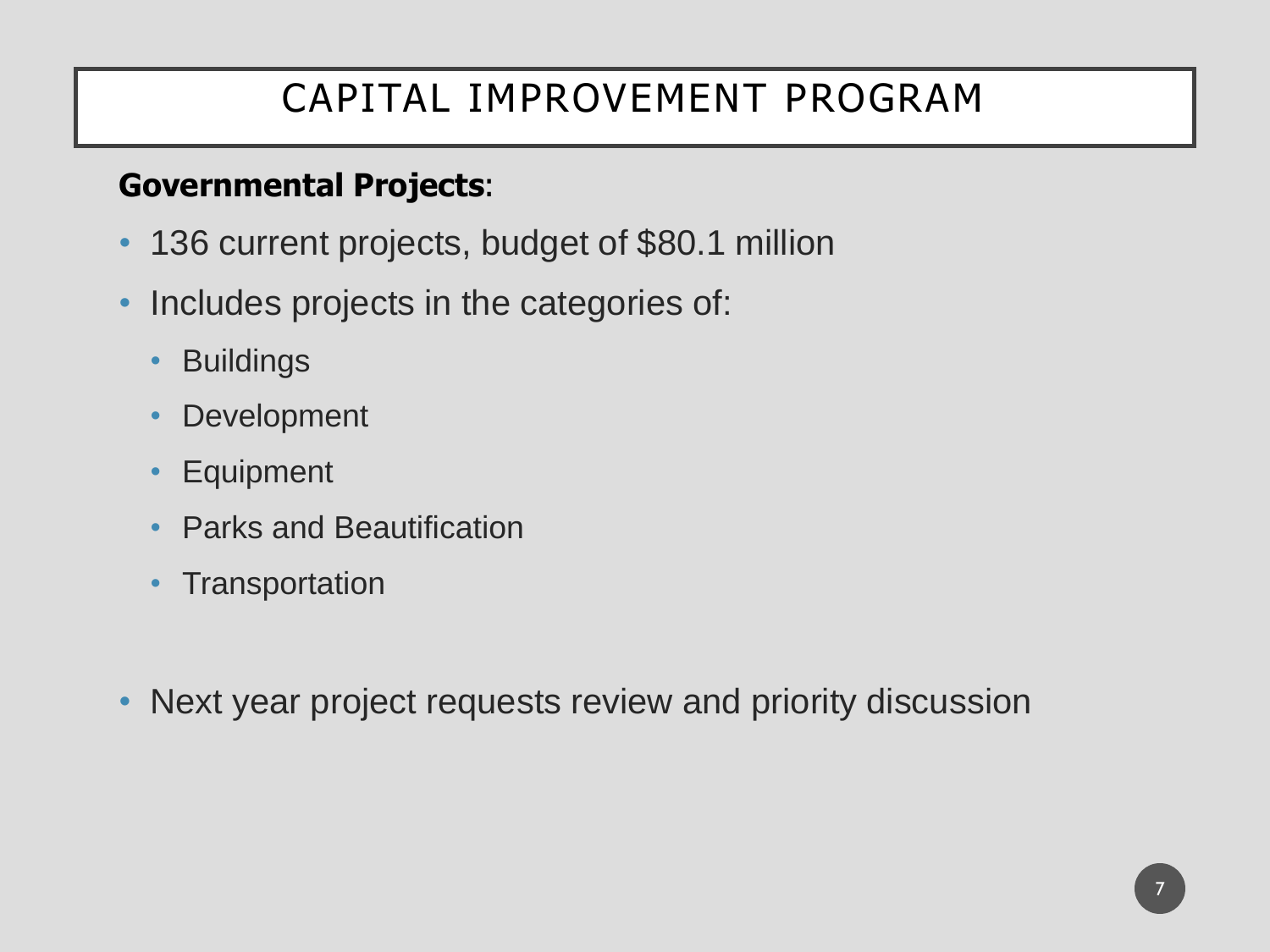## CAPITAL IMPROVEMENT PROGRAM

#### **Enterprise Fund Projects**:

- 165 current projects, budget of \$189.2 million
- Includes projects in the categories of:
	- Utility
		- Water Plant
		- Wastewater Treatment Plants
		- Water/Sewer Distribution/ Lift Stations
- Stormwater
- Includes facility and equipment projects for:
	- Solid Waste
	- **Parking Garages**
	- **Skatium**
	- Yacht Basin
	- Golf Courses
- Next year project requests review and priority discussion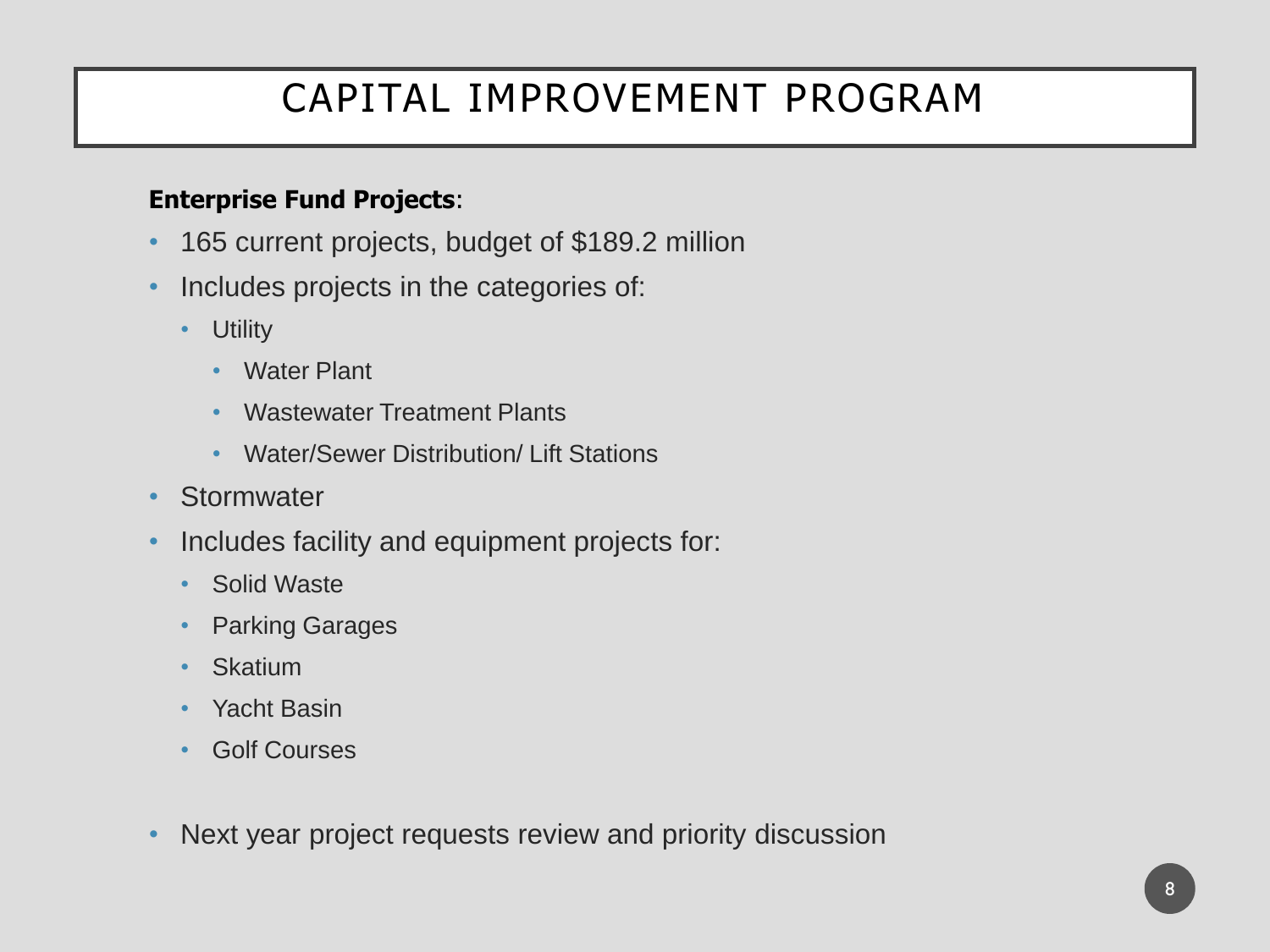# DEBT SERVICE BUDGET

| <b>Governmental</b><br><b>Debt</b> | <b>Outstanding</b><br><b>Principal</b><br>10/01/20 | <b>2022 Debt</b><br><b>Service</b> |
|------------------------------------|----------------------------------------------------|------------------------------------|
| 2014 Bonds                         | \$27,215,000                                       | \$1,534,300                        |
| <b>2016 Bonds</b>                  | \$48,130,000                                       | \$3,189,500                        |
| 2018 Bonds                         | \$41,952,460                                       | \$5,778,900                        |
| Line of Credit                     | \$50,000,000                                       | \$1,000,000                        |
| Total                              | \$167,297,460                                      | \$11,502,700                       |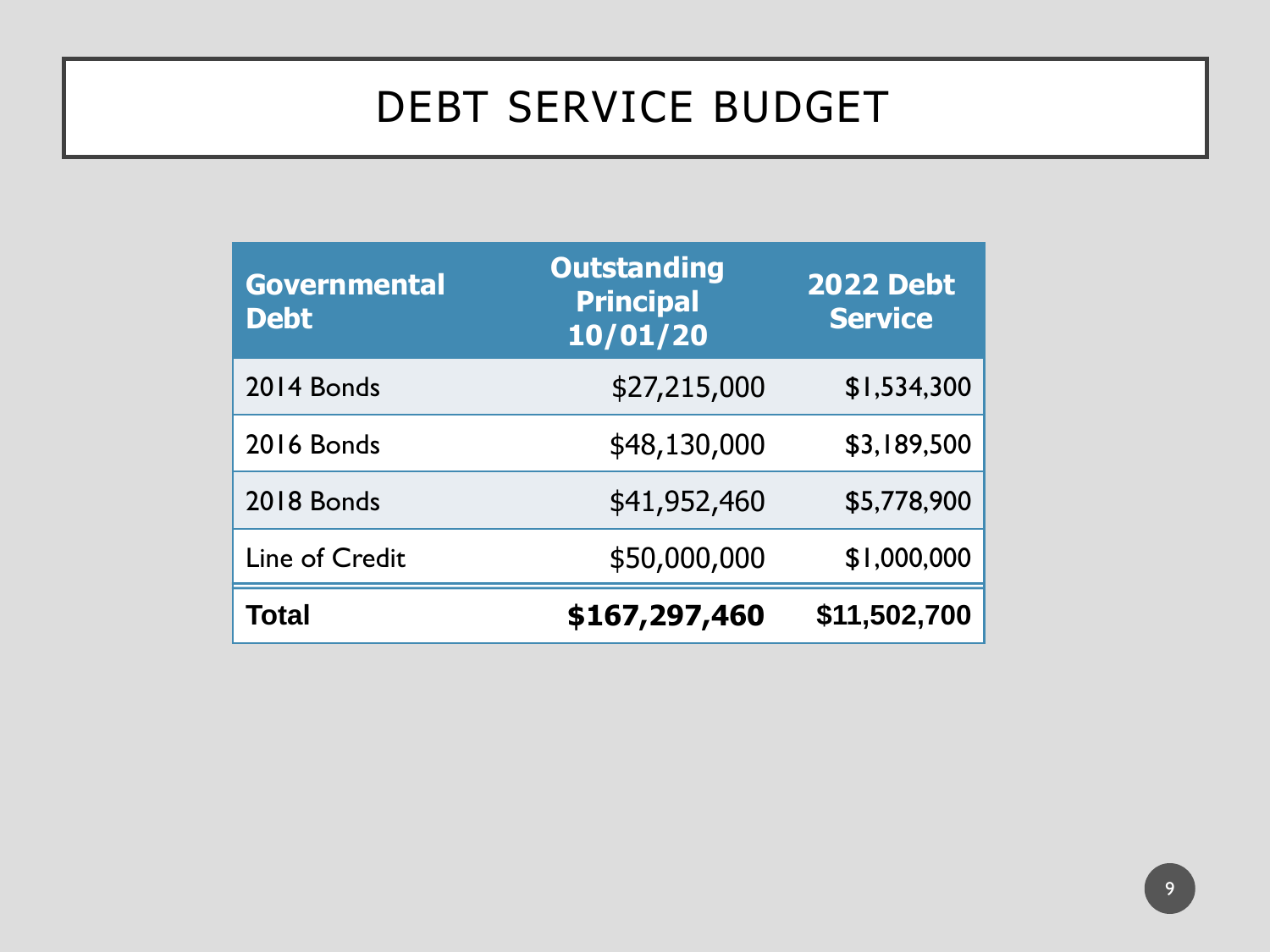# LINE OF CREDIT UPDATE

### **\$50.0 Million Line of Credit**:

- 3 year term, ends October 9, 2022
- Currently Funds 40 Capital Projects totaling \$44,896,054
- Credit line balance is \$29.0MM as of 7/26/21
- Timing of Bond issue
- Estimated annual debt service of \$3.5 million for 20 years
- Total interest expense fees is \$169,403 (includes FY 2020 and to date FY 2021).
- Interest rates for the tax-exempt portion range from a high of 1.9% to a current .56%.
- Interest rates for the taxable portion range from a high of 2.28% to a current .70%.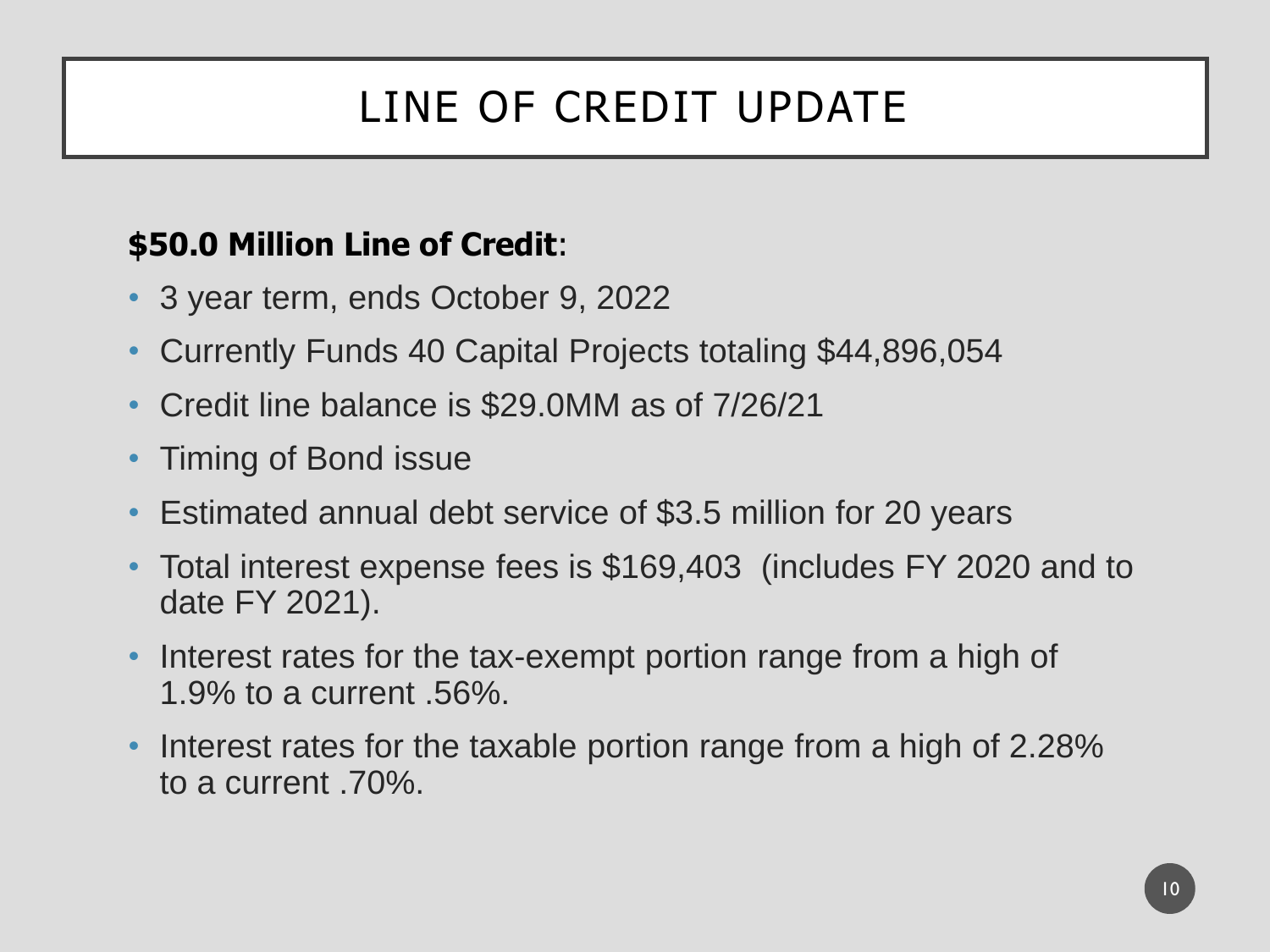# DEBT SERVICE BUDGET

| <b>Utility Debt</b> | <b>Outstanding</b><br><b>Principal</b><br>10/01/20 | <b>2022 Debt</b><br><b>Service</b> |
|---------------------|----------------------------------------------------|------------------------------------|
| 2011 Bonds          | \$21,340,000                                       | \$5,518,000                        |
| 2012 Bonds          | \$4,525,000                                        | \$398,900                          |
| <b>2017 Note</b>    | \$36,115,000                                       | \$1,858,200                        |
| 2019 Bonds          | \$113,740,000                                      | \$4,353,700                        |
| 2020 Bonds          | \$76,705,000                                       | \$5,735,300                        |
| Other               |                                                    | \$2,223,600                        |
| <b>Total</b>        | \$252,425,000                                      | \$20,087,700                       |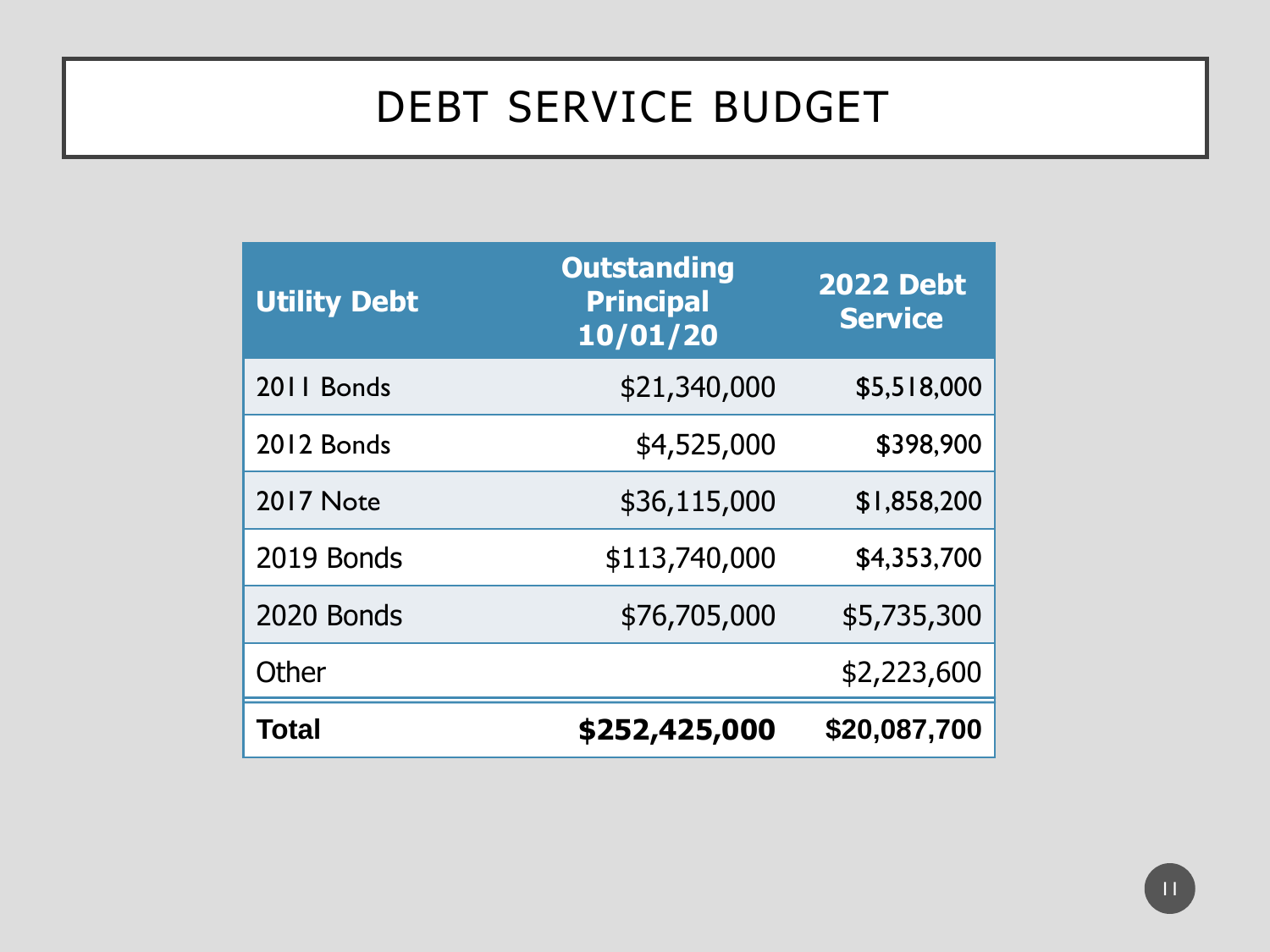# NON-PROFIT ORGANIZATION FUNDING

### **Included in FY2022 Budget:**

- Special Event City Services Grant Program, \$152,200
- Arts and Culture grants, \$110,000
- Black History Society, \$20,000
- City Council funding, \$35,000 (\$5,000 each)
- Southwest Florida Community Foundation, \$100,000
- Imaginarium, \$537,500
- Police Athletic League (PAL), \$45,000, plus dedicated fulltime employee
- Partner agencies through STARS, plus expanded STARS programming, \$274,500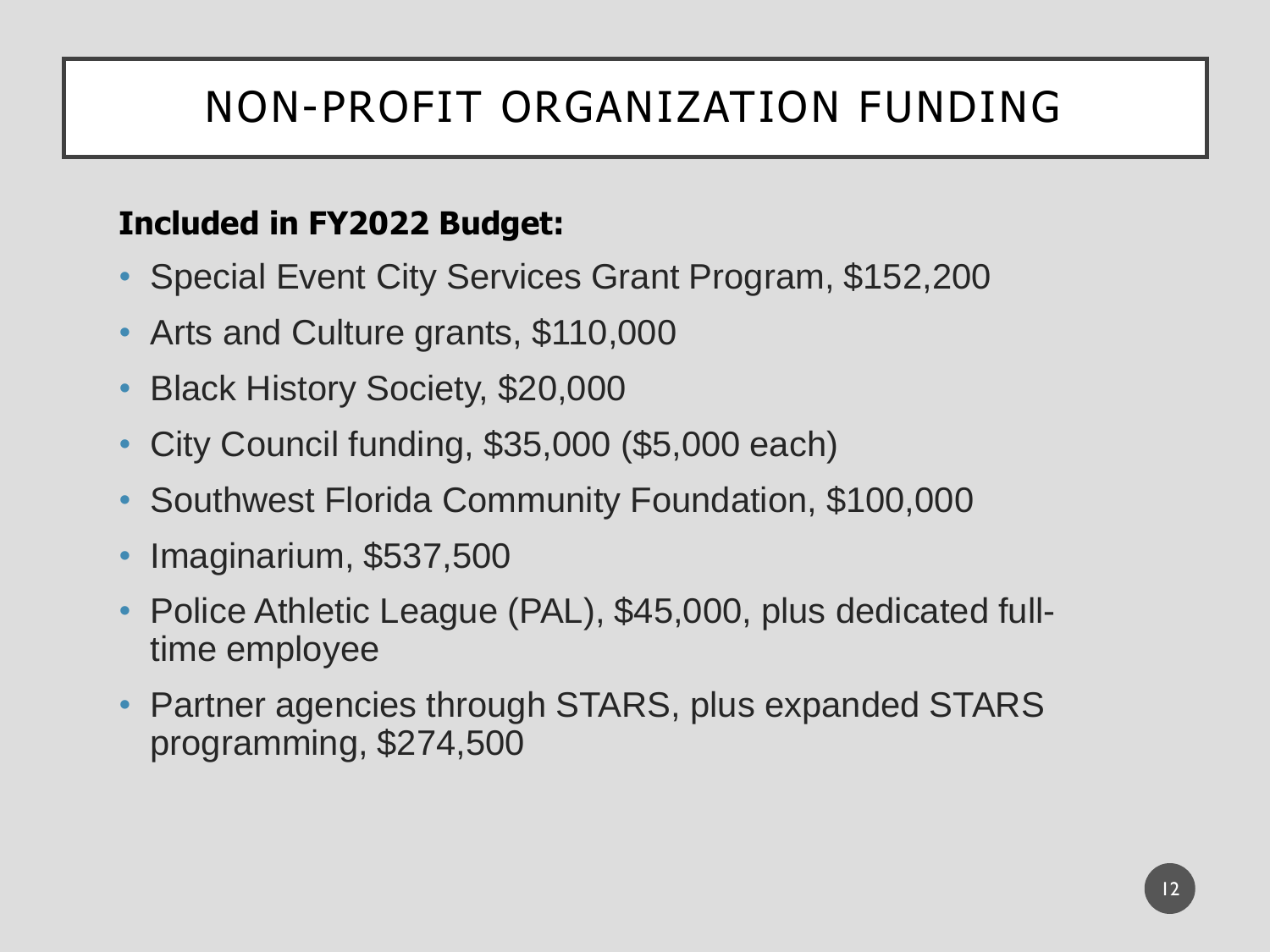## AMERICAN RESCUE PLAN-POTENTIAL USE OF FUNDS

City of Fort Myers Allocation =  $$15,759,486$ 

Some suggested uses:

- Southward Village Utilities, \$6.0 million
- Towles Garden Site Improvements, \$1.0 million
- STARS Expansion project, \$20.2 million
- PAL Expansion project, \$895,000
- Zoll X Series Cardiac Monitors, \$297,000
- Hazardous Material Apparatus Equipment, \$650,000
- Broadband for connectivity at Forum Park \$300,000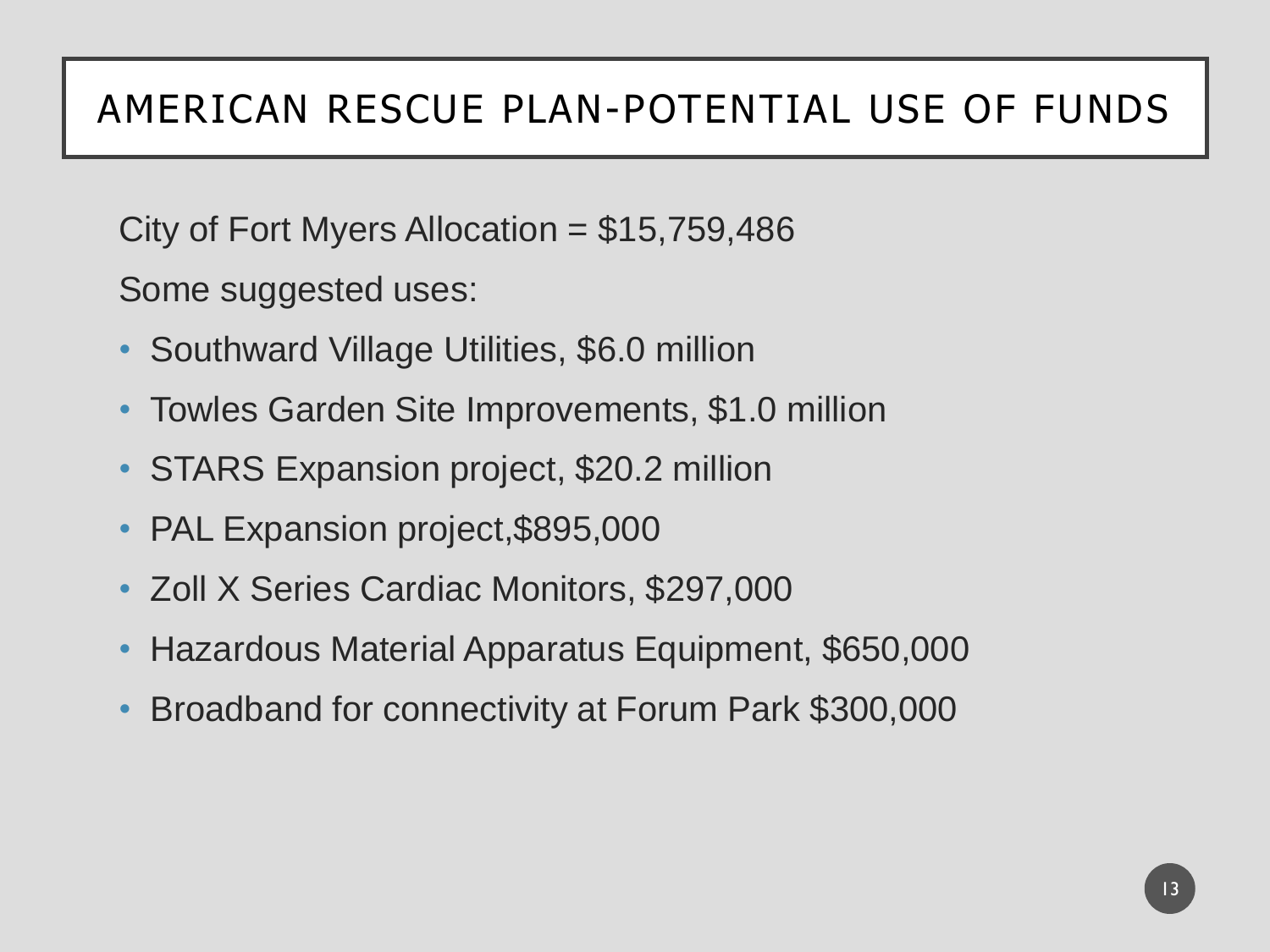# USE OF FUNDS FROM FLORIDA BLUE

- Total Check amount received, January, 2020: \$2,255,192
- Current allocation Workforce Housing Program, \$1,000,000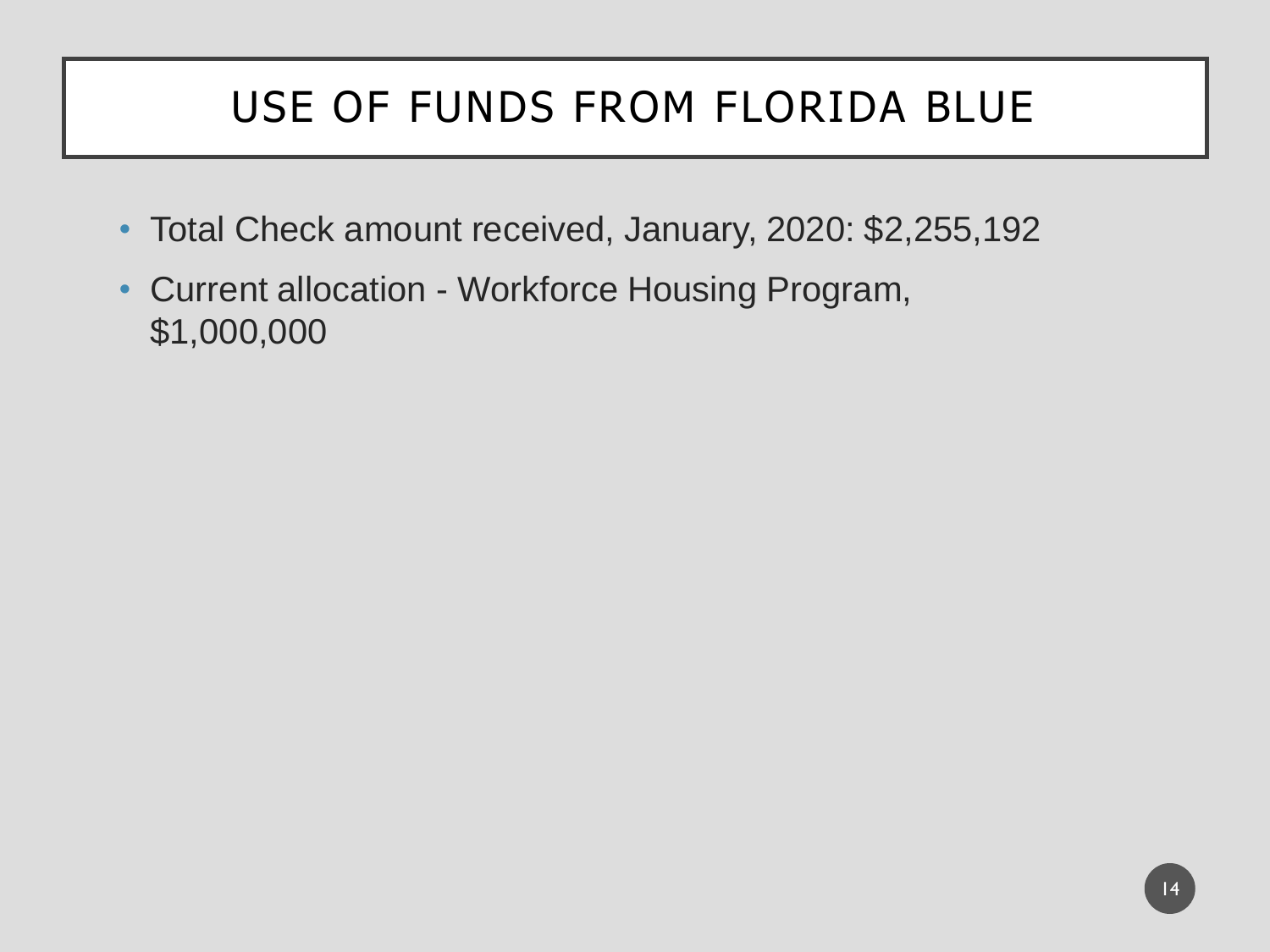# BUDGET & FUND BALANCE POLICIES

- Budget policy last updated in 2005
- Fund Balance policy adopted in 2011
- General Fund Unassigned Reserve Amount
- Use of excess reserves
- Enterprise Fund Reserve Amounts